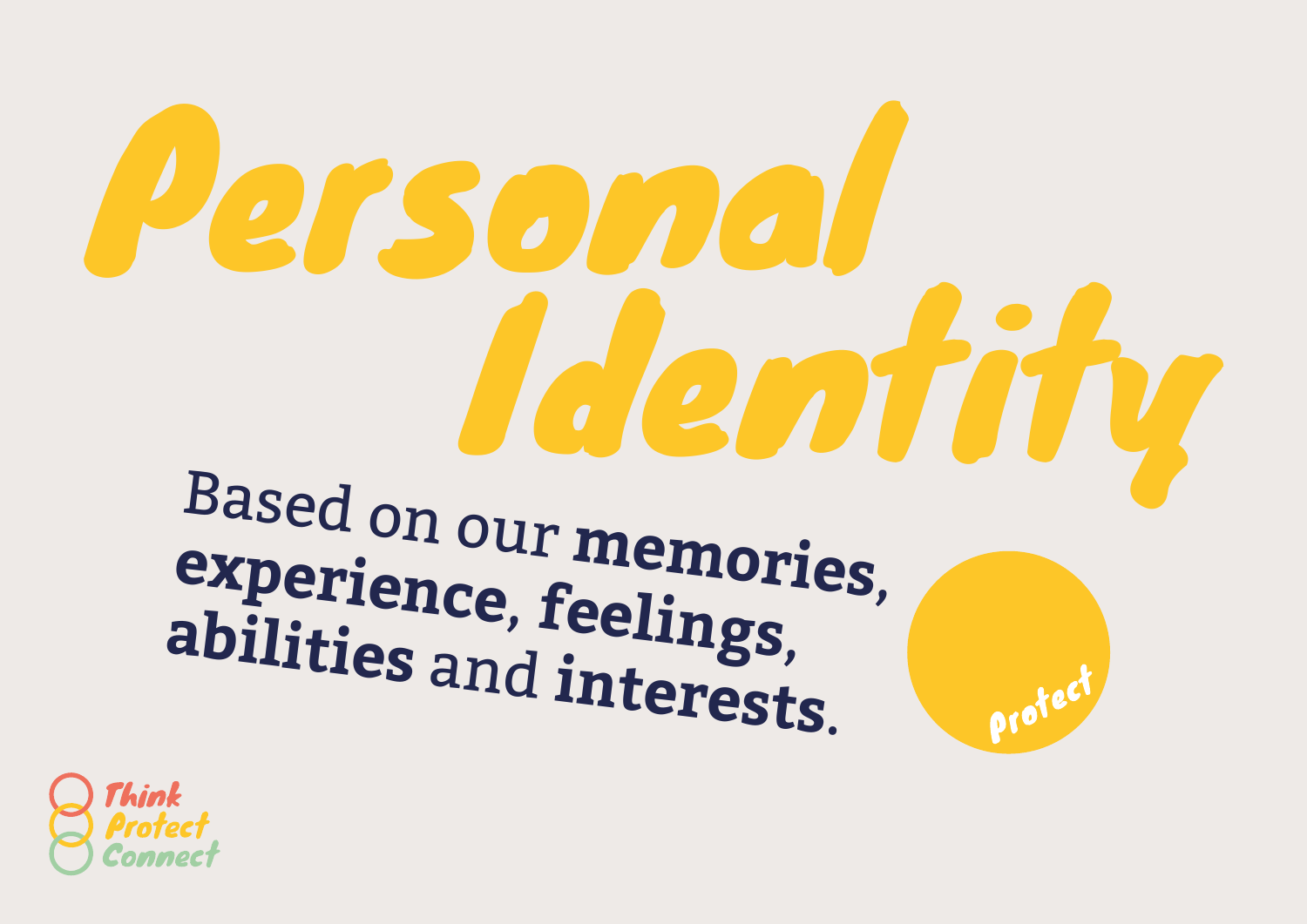## Beliefs

Protect

The **opinions** you hold about the **world** killing is bad. e.g.

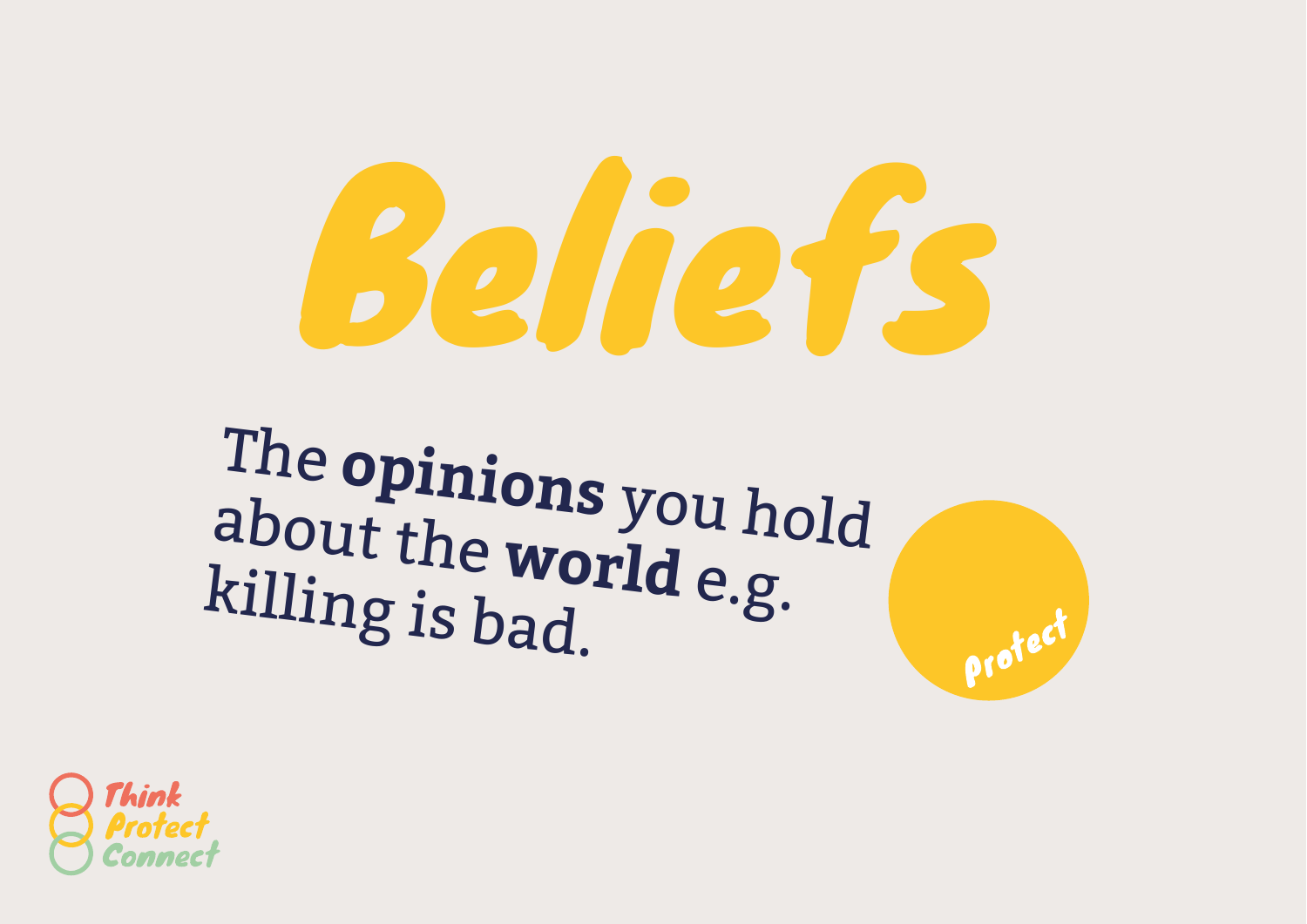

Protect

What you think is **important** honesty and acceptance. in **life** e.g.

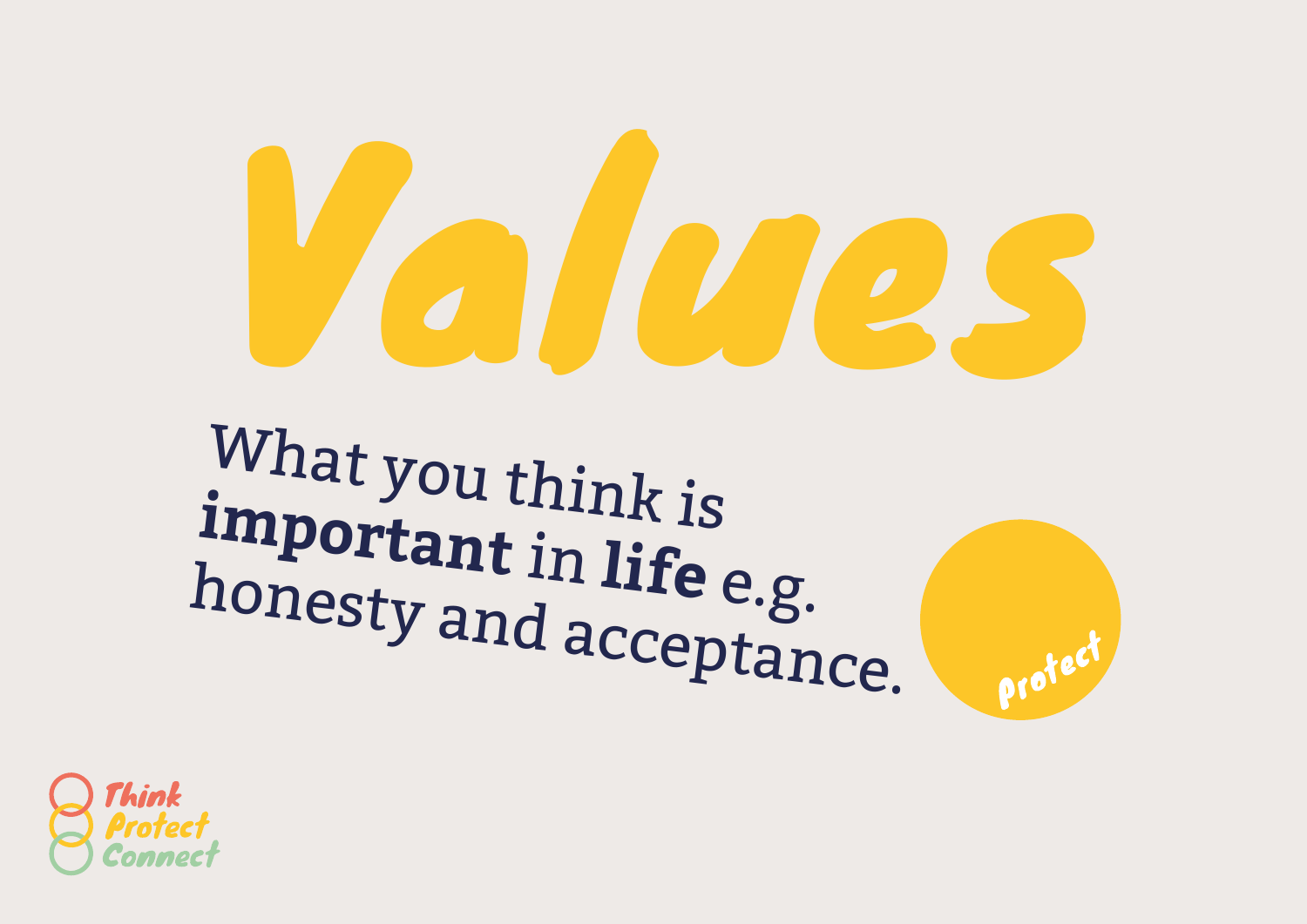#### Ethnic People of Group People of the **same nationality race** or who **share** same **customs** the , **religion** onneet **origin** etc. Tellgion or

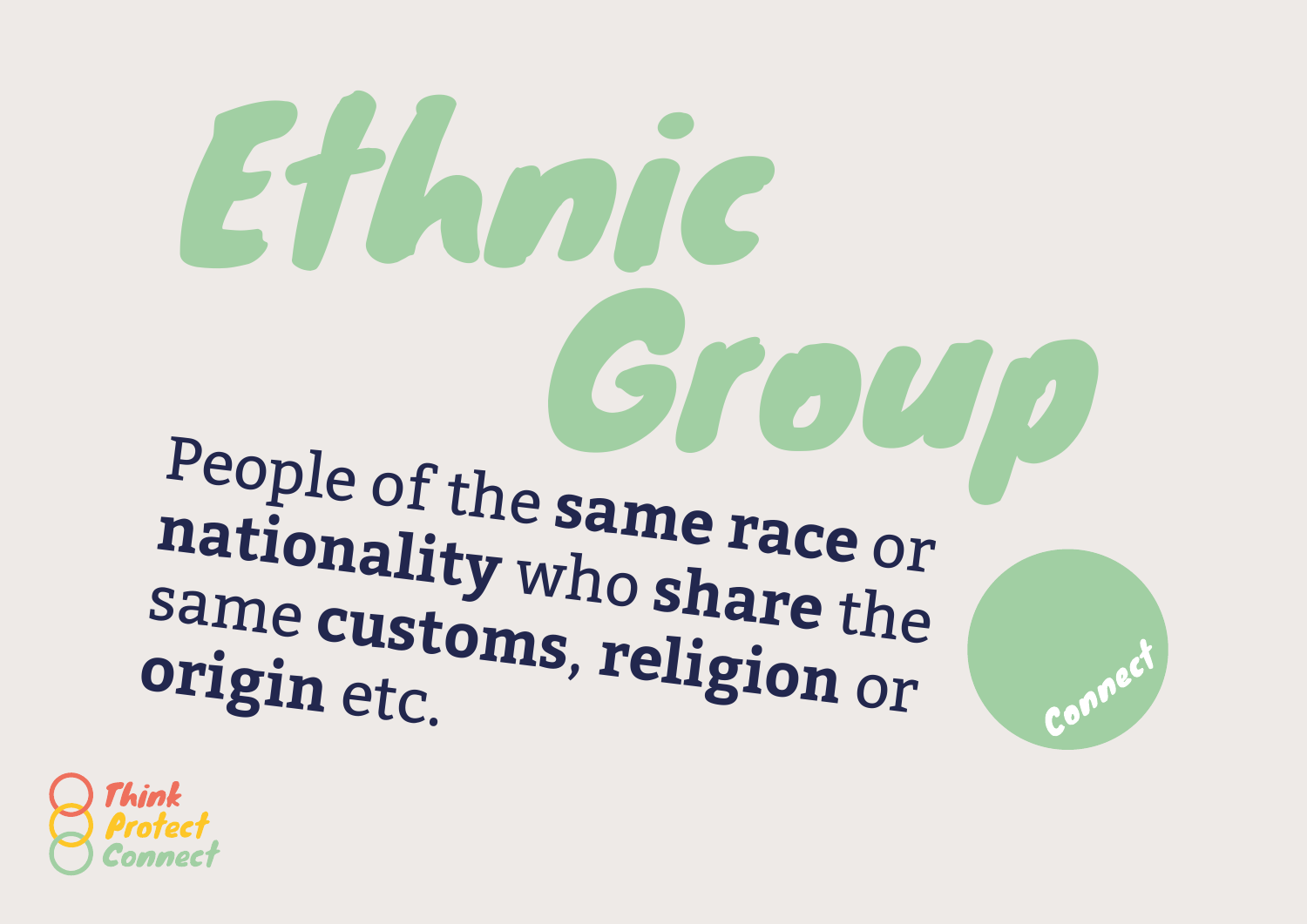### Race Relates to the **grouping** of people based on

**characteristics physical**  , such as skin colour.



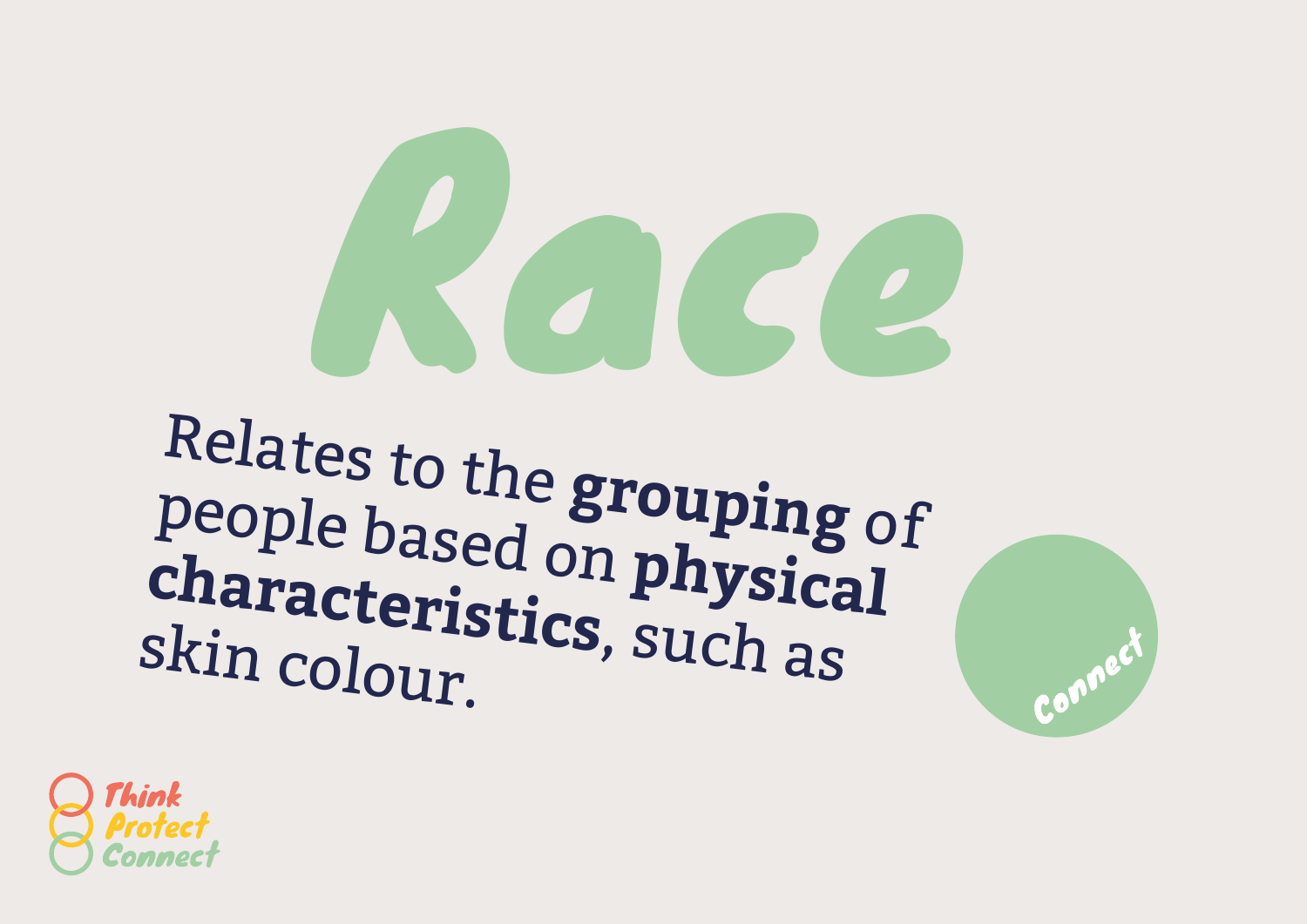### National Identity

Protect

A persons identity and sense of **belonging** to a<br>country **country** .

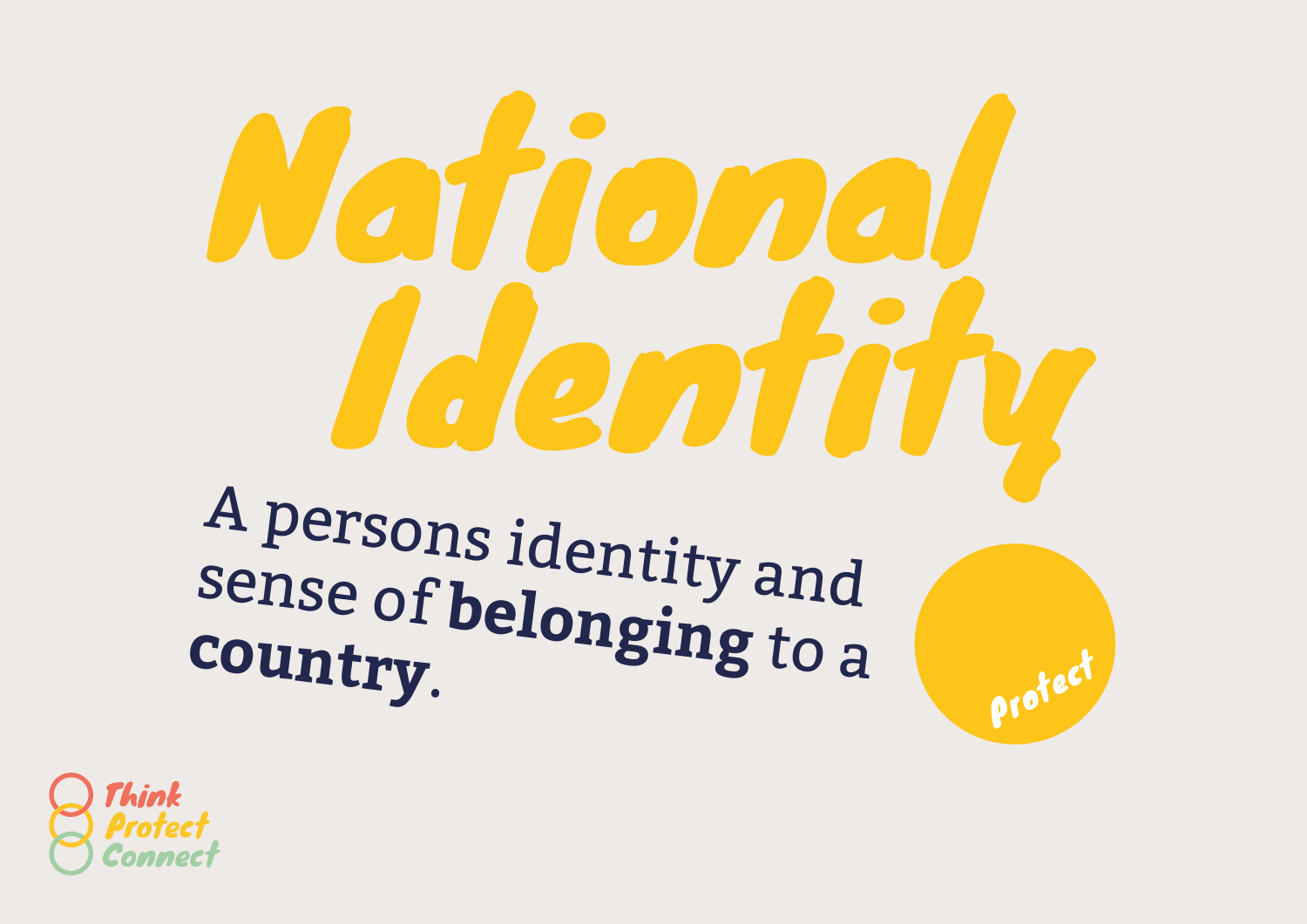## British

- Democracy · Democracy Values
- Rule of Law
- Tolerance
- Mutual Respect
- Individual Liberty



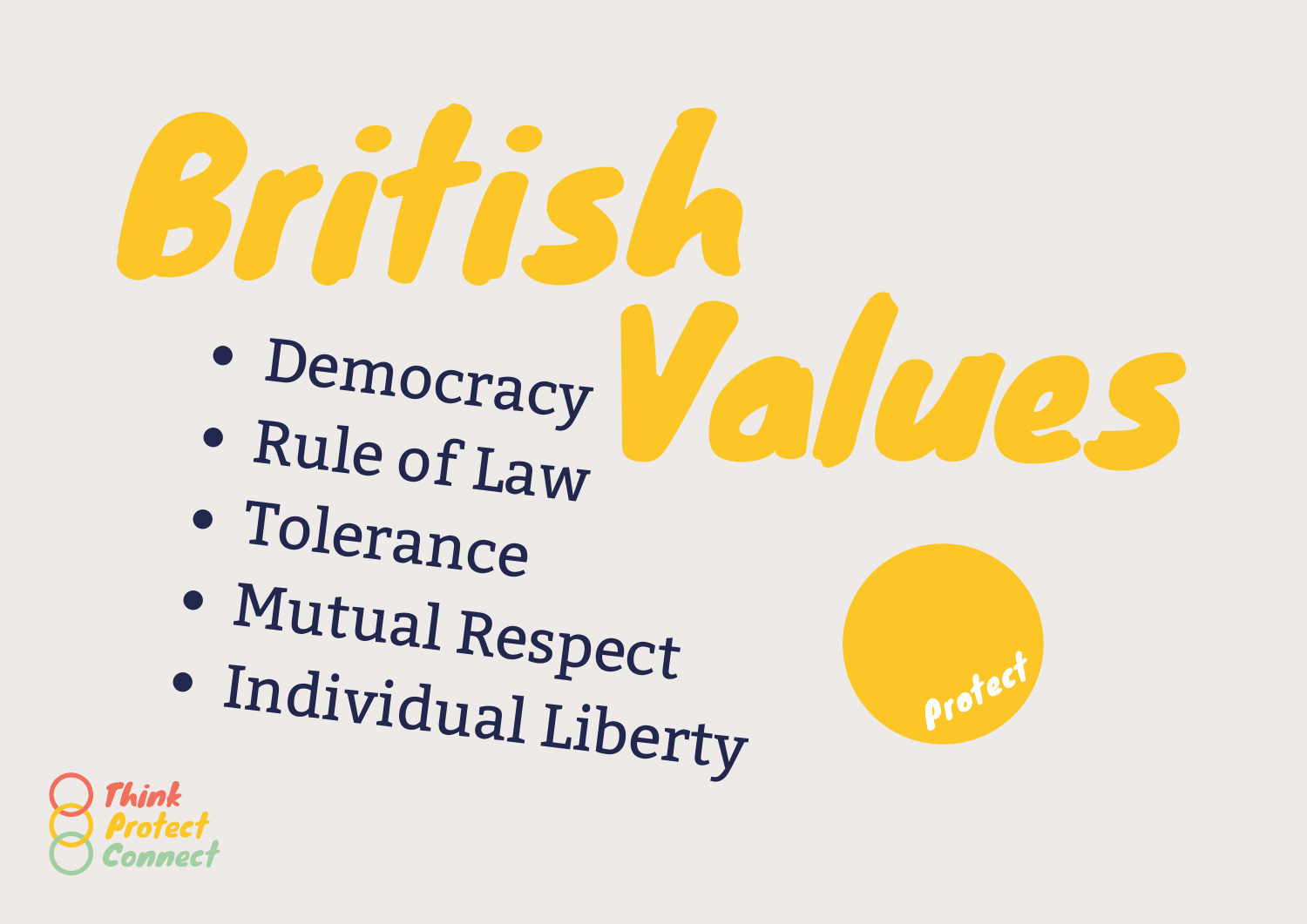# Stereotyping

A way of thinking about an **individual** or **group** of people we even **before know them**.



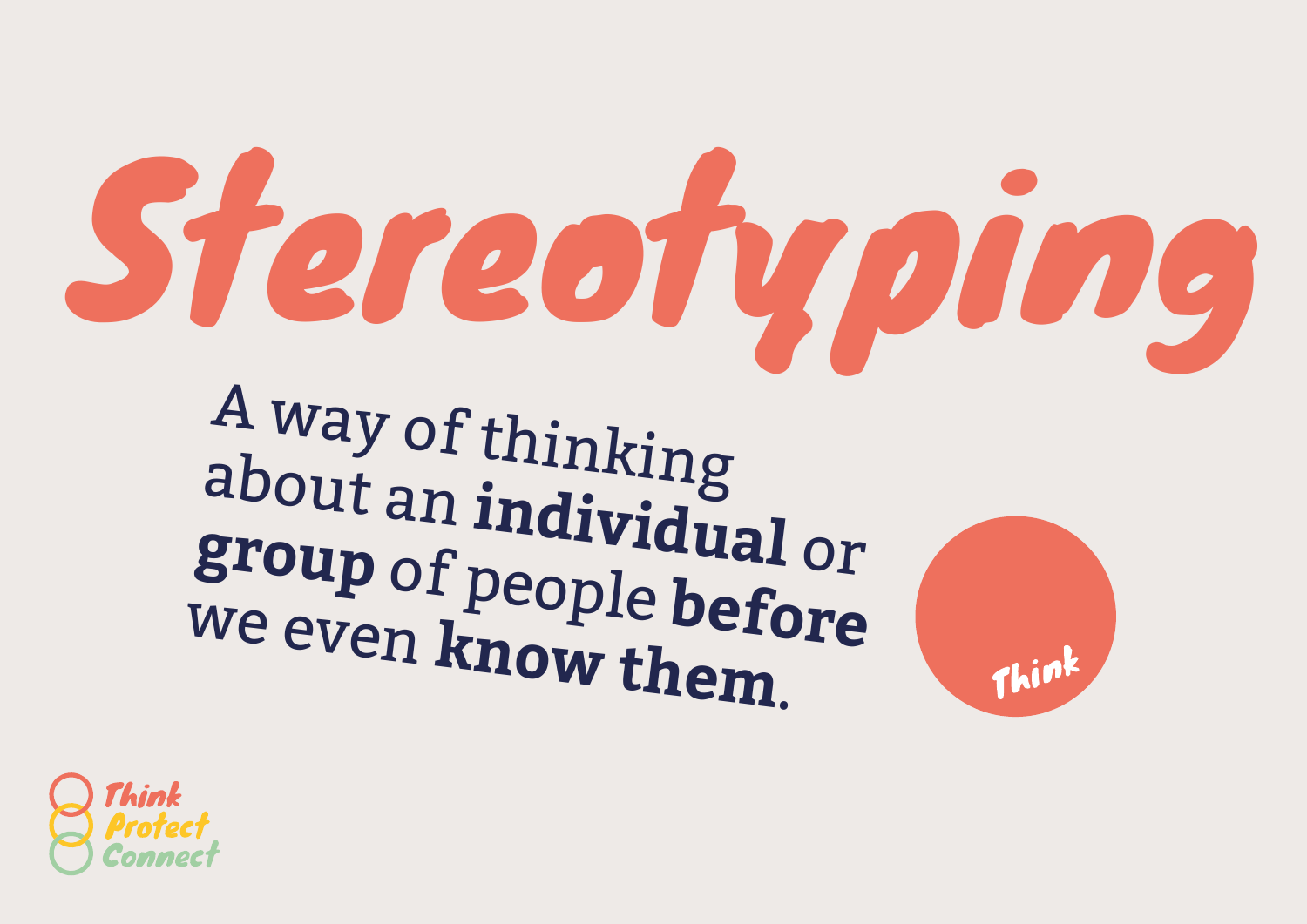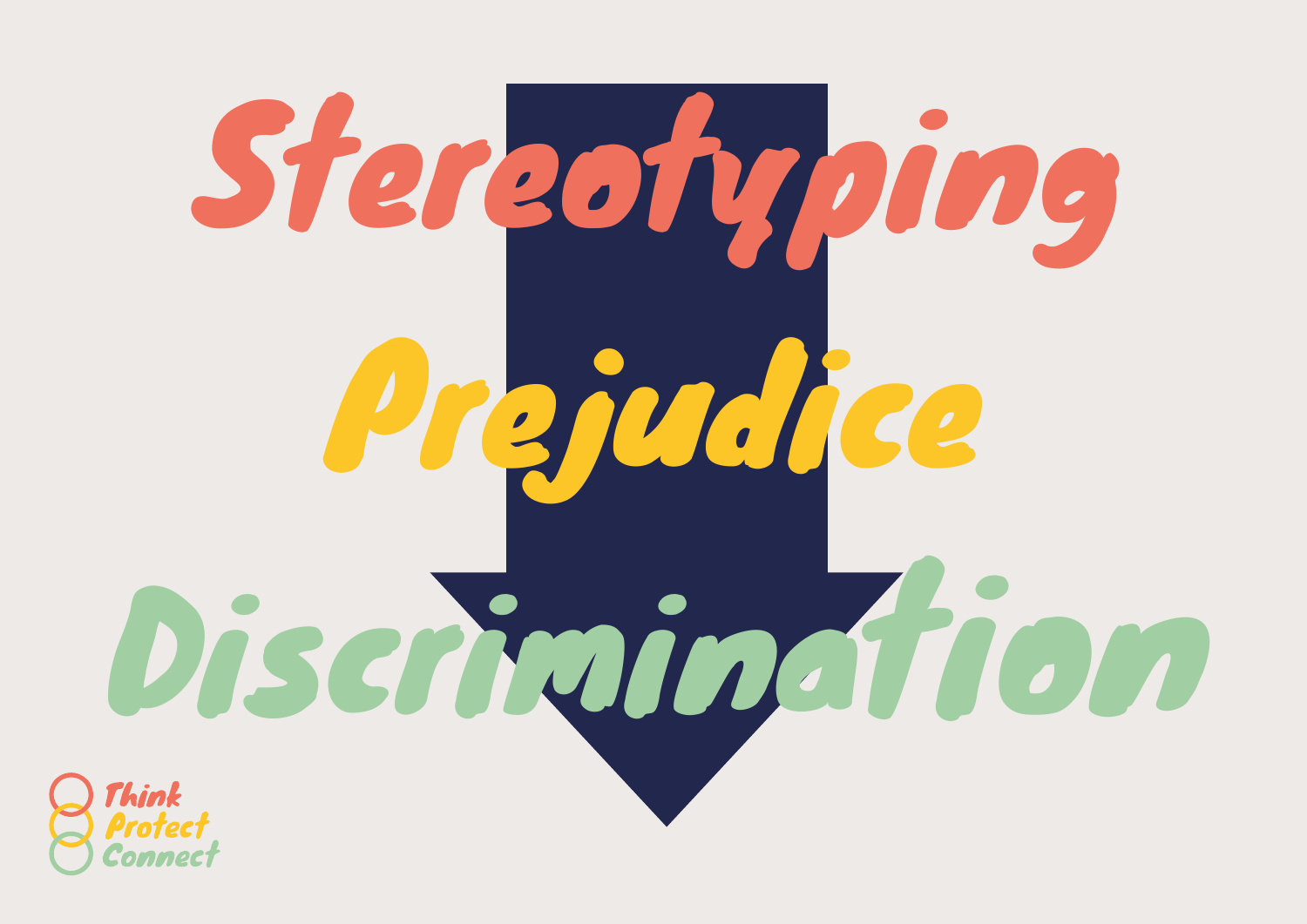## Extremism

Think

The vocal or active **opposition** to fundamental **British Values**.

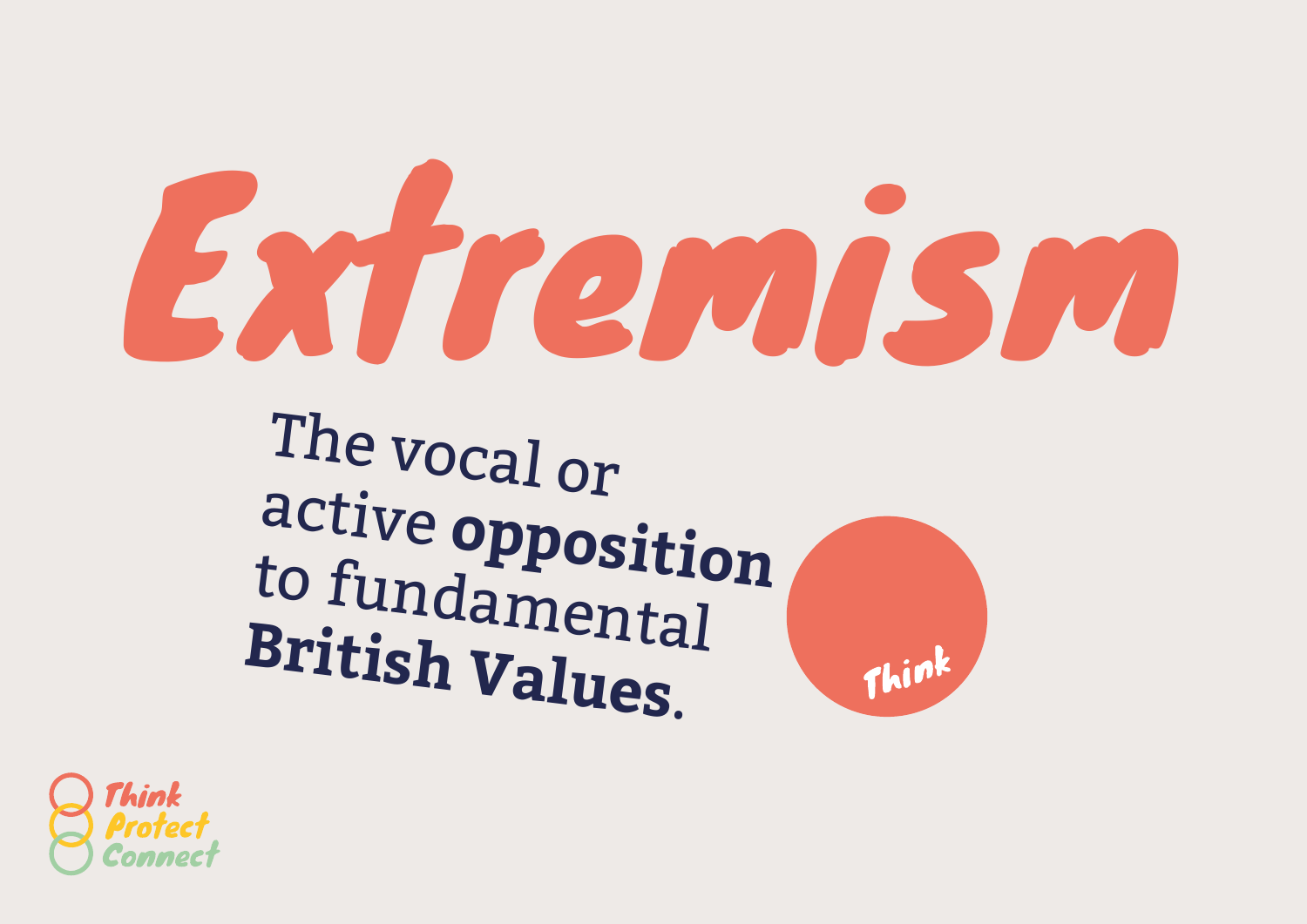#### Extremist GroupsOften **believe** very strict ideas about how they are **superior** to particular other types of people in society. Think

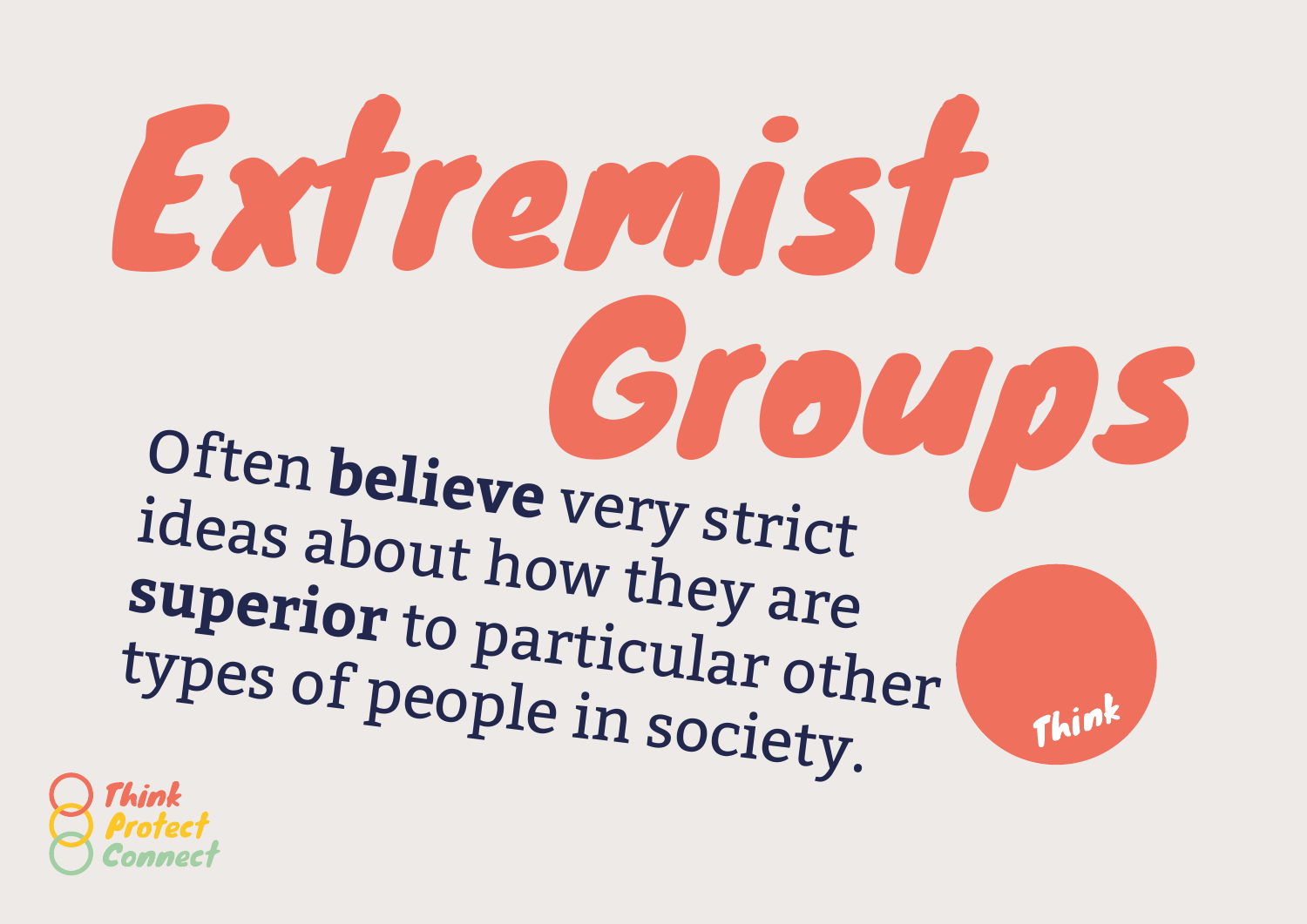### Violent Extremism

The use of **violence** to<br>achieve identicator achieve **ideological** , **religious** or **political** goals.

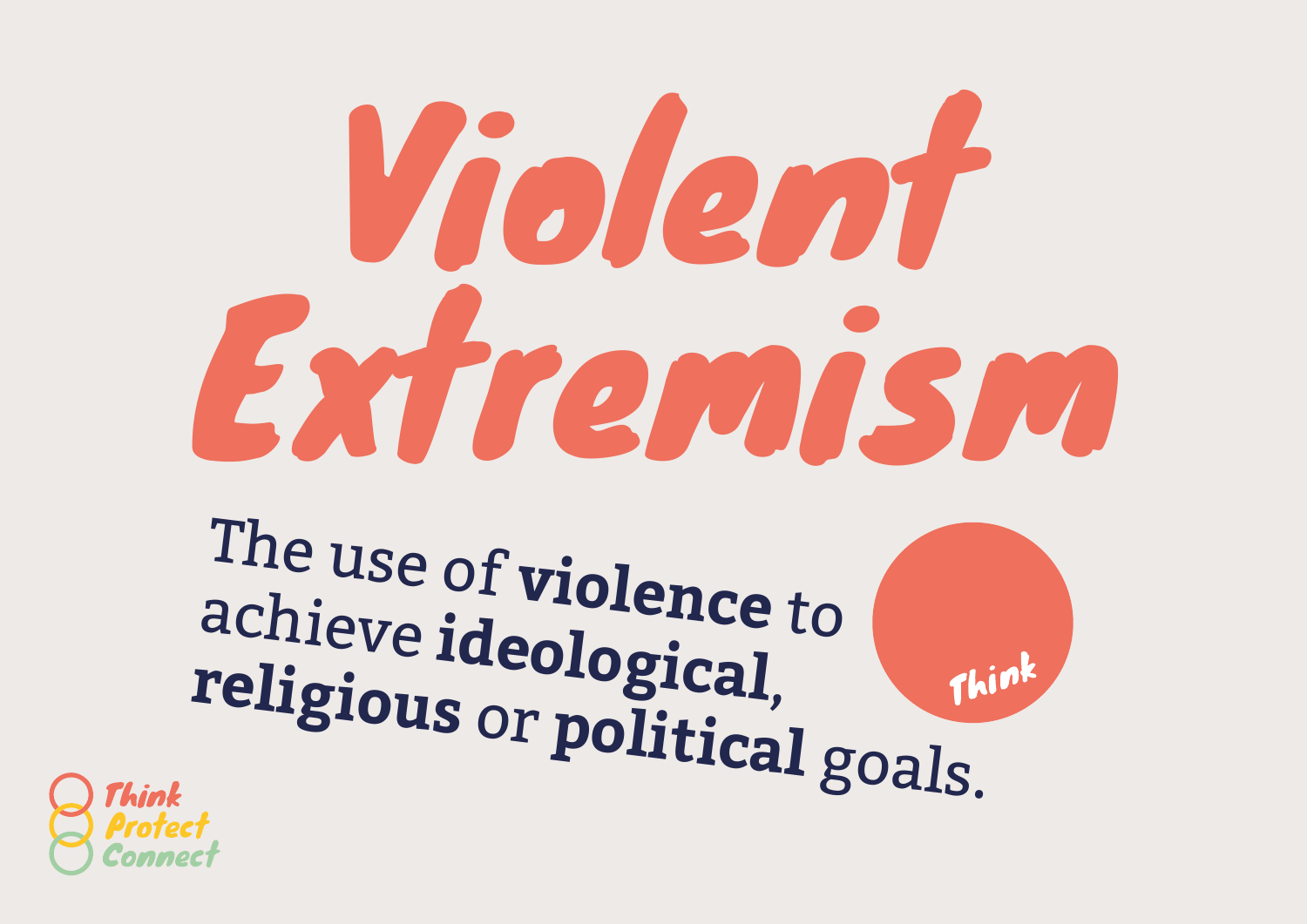# Terrorism

The use of **violence** fear in people to instil fear in people to achieve a **political**, **religious ideological** or other ideological objectives.



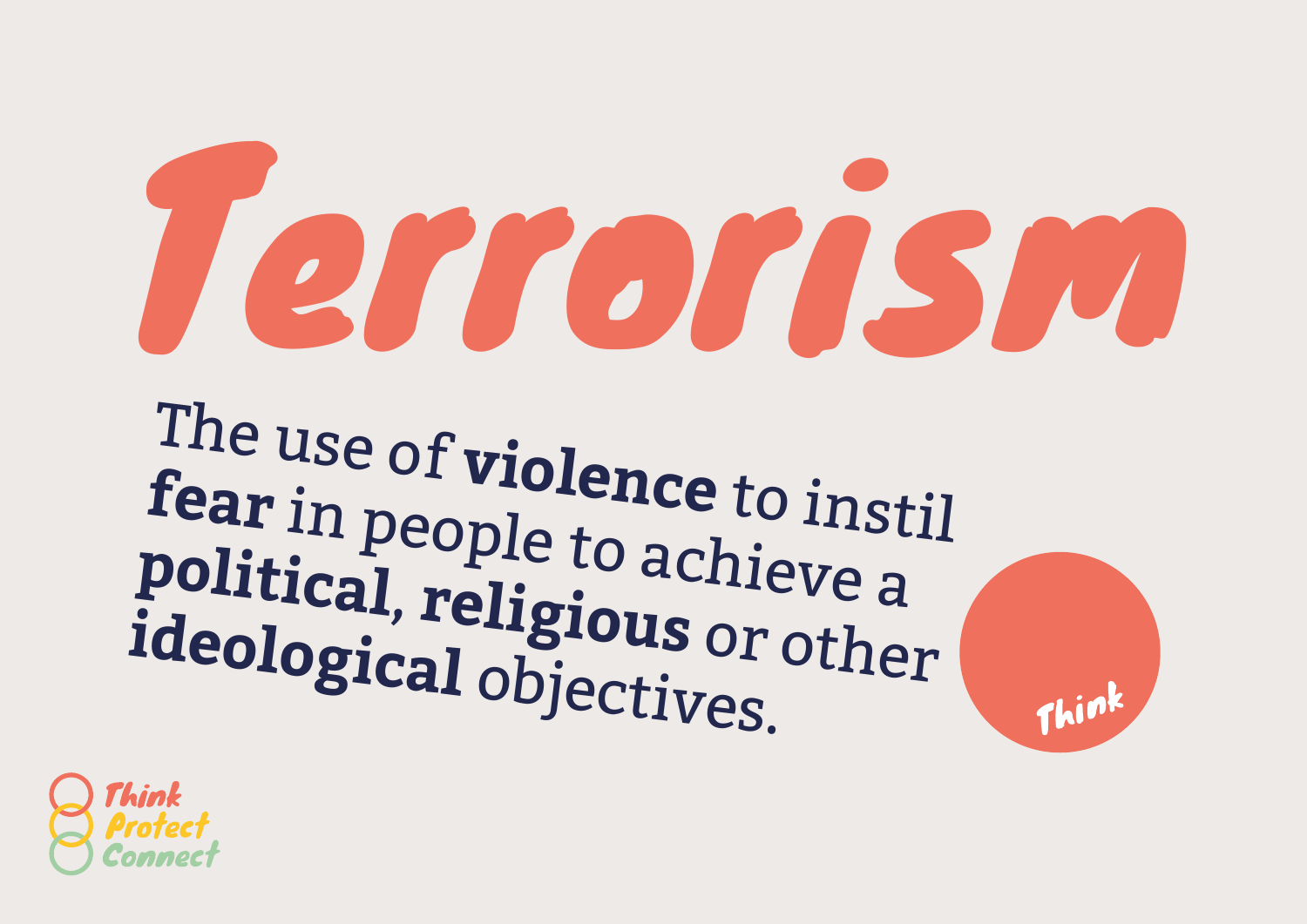### Radicalisation

Think

The process of how an individual or group comes to adopt **increasingly extreme beliefs** and **views**.

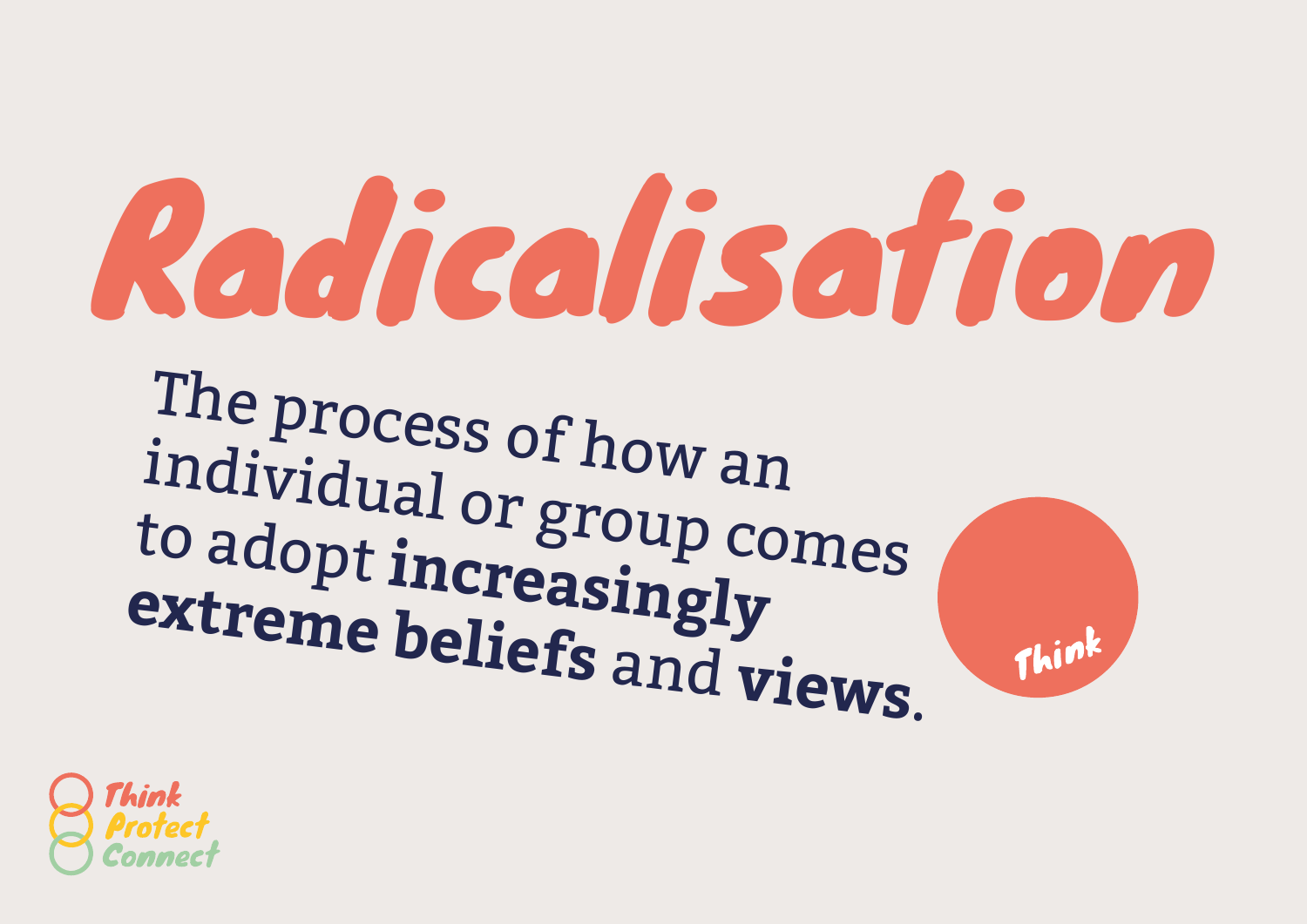#### Online GroomingHow people befriend **young people** online in order to **take advantage** of them. Think

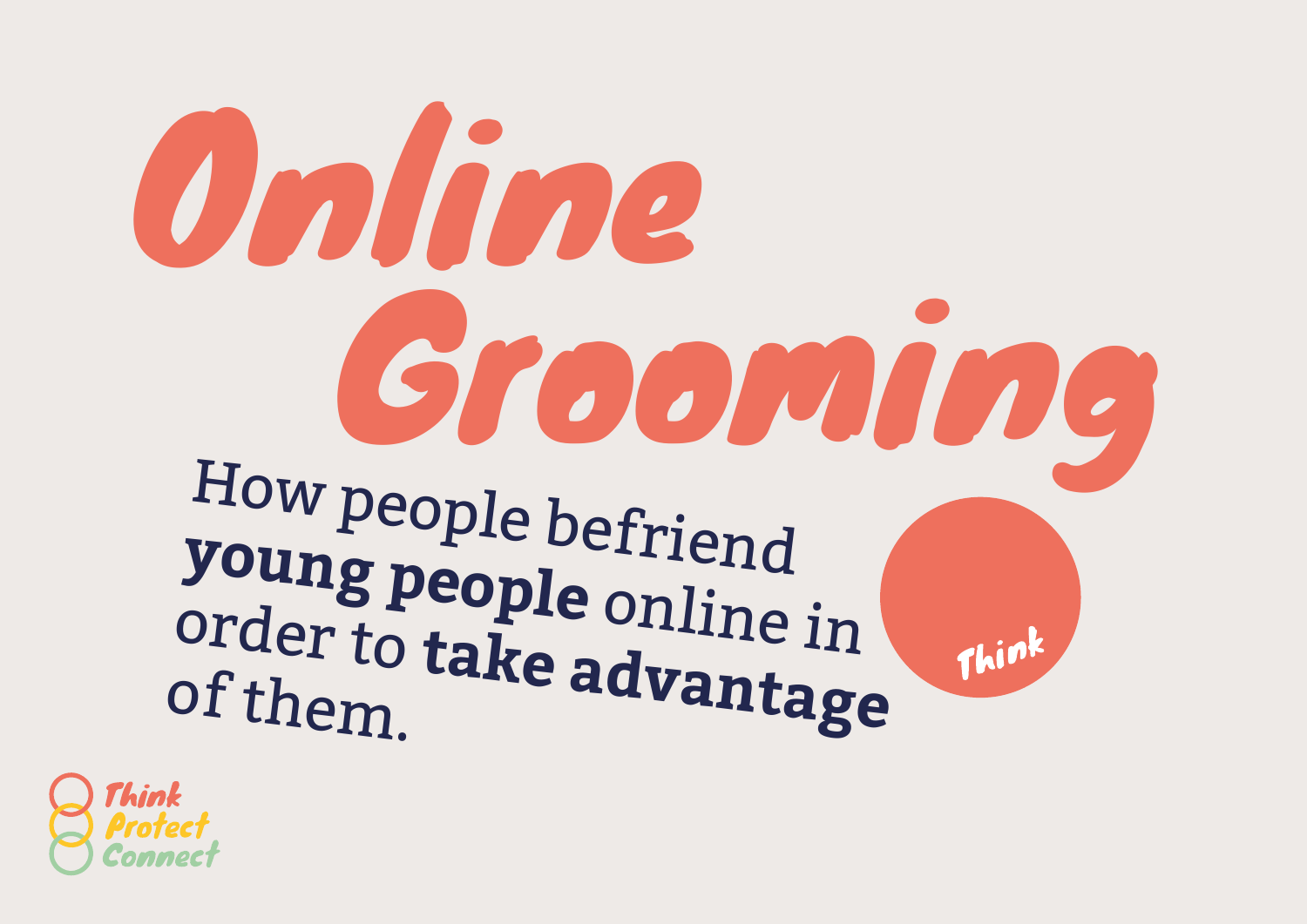PropagandaA range of techniques used to **influence thoughts** our , **beliefs opinions** , , **feelings** Think **attitudes** , or **behaviour**.

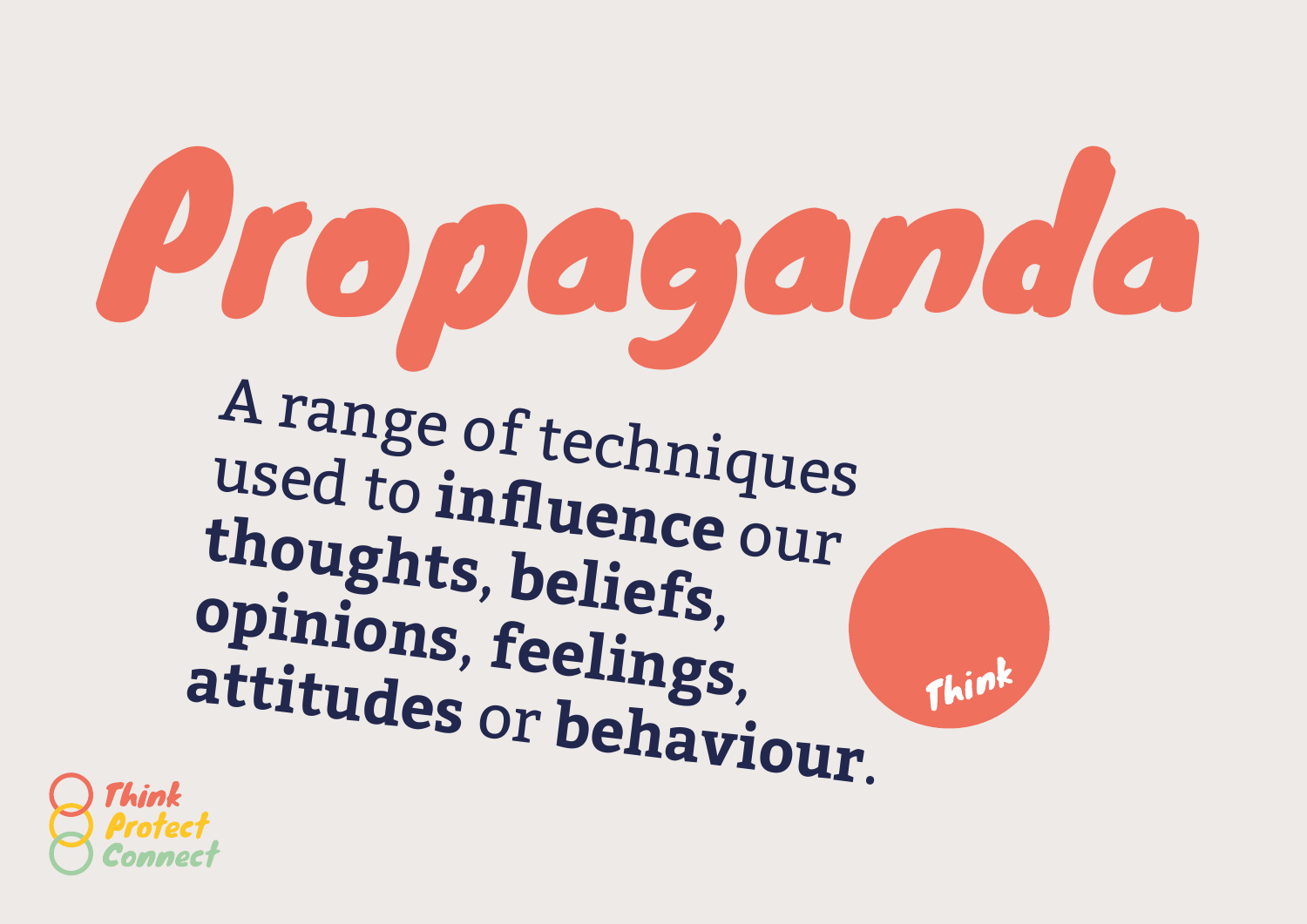A FactSomething that is **true**  and can be **proven** does not change to the It not change, no matter who says it. Think

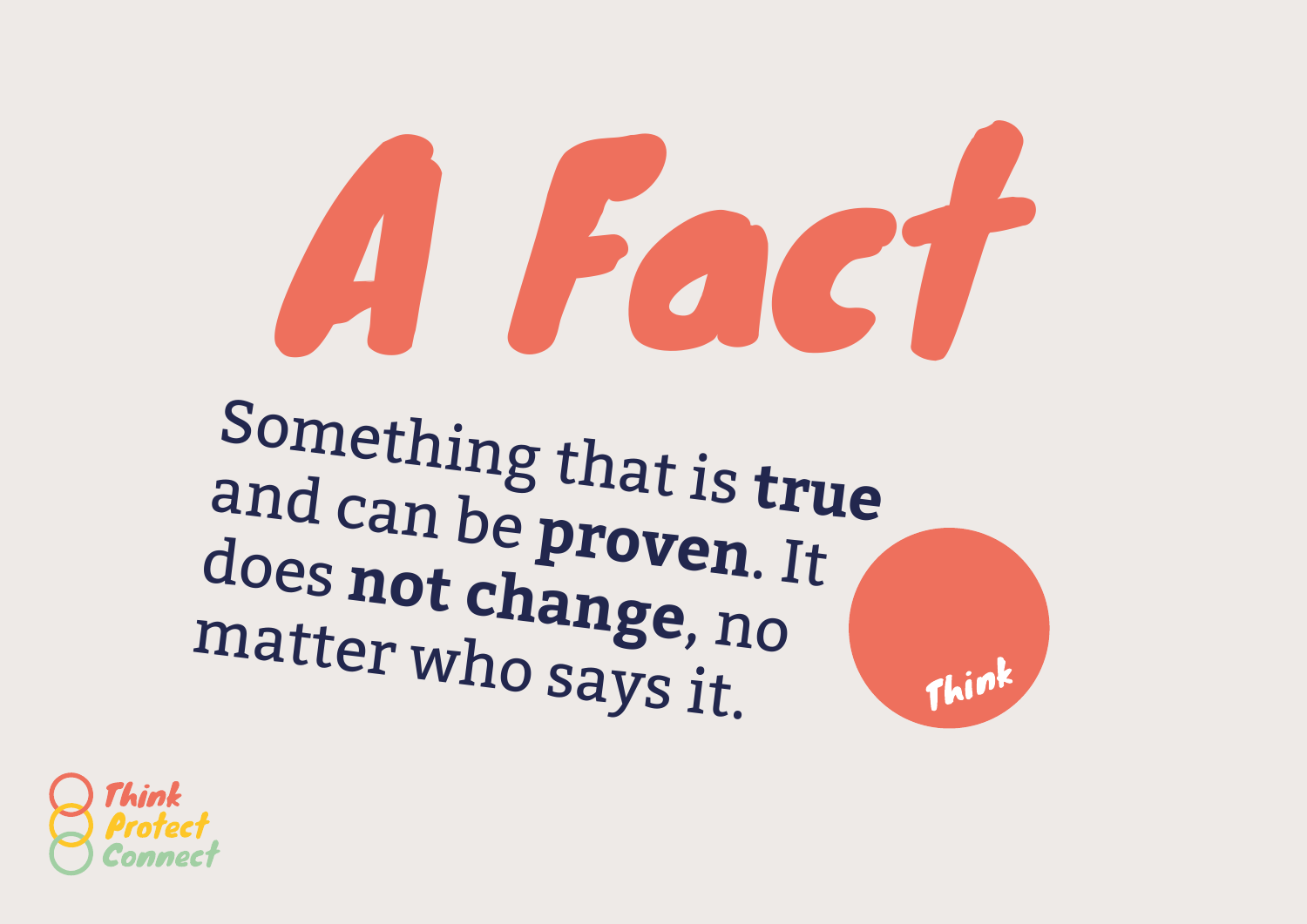

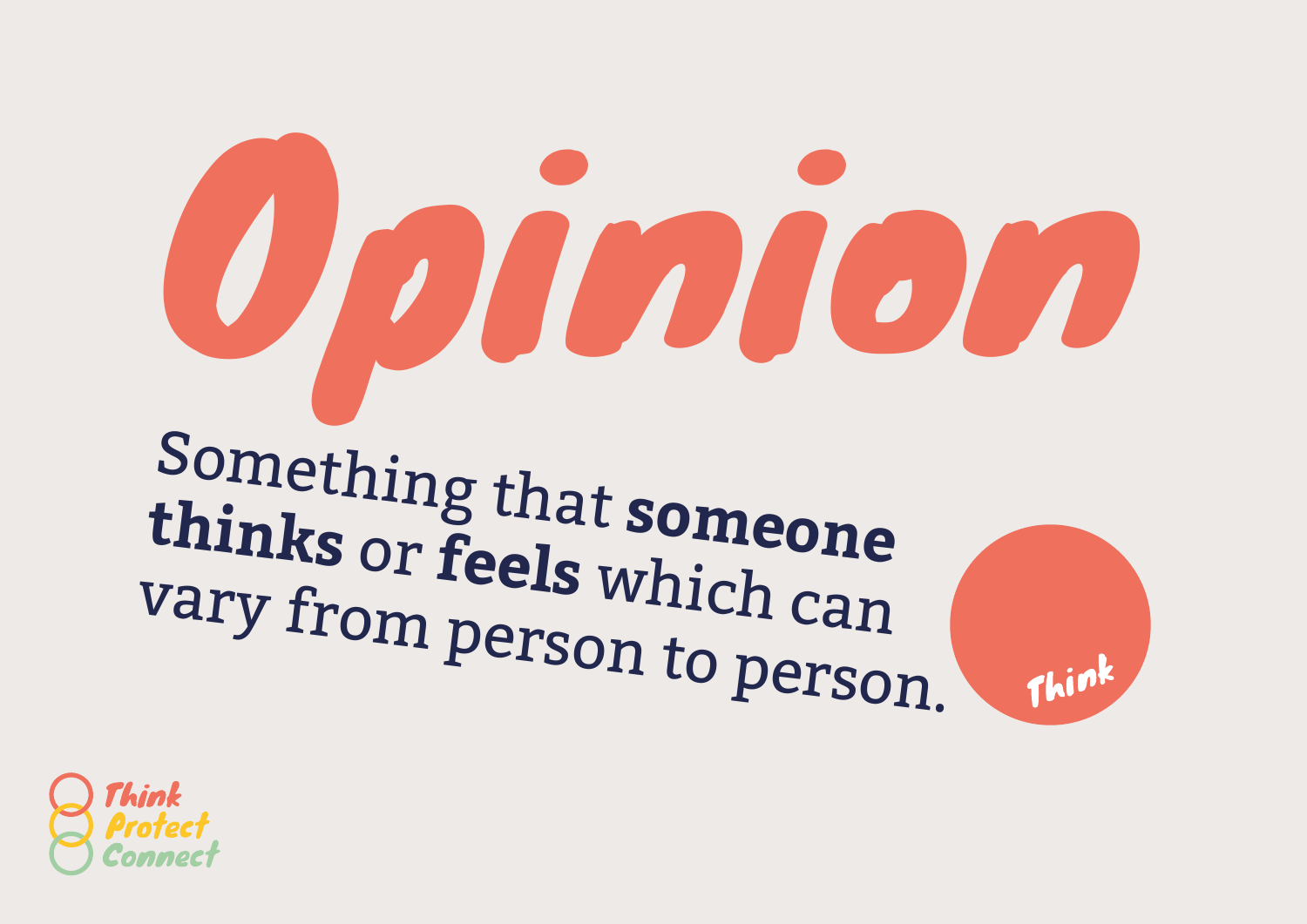### Misinformation

**False** or **inaccurate** information that can **unintentionally mislead** people.